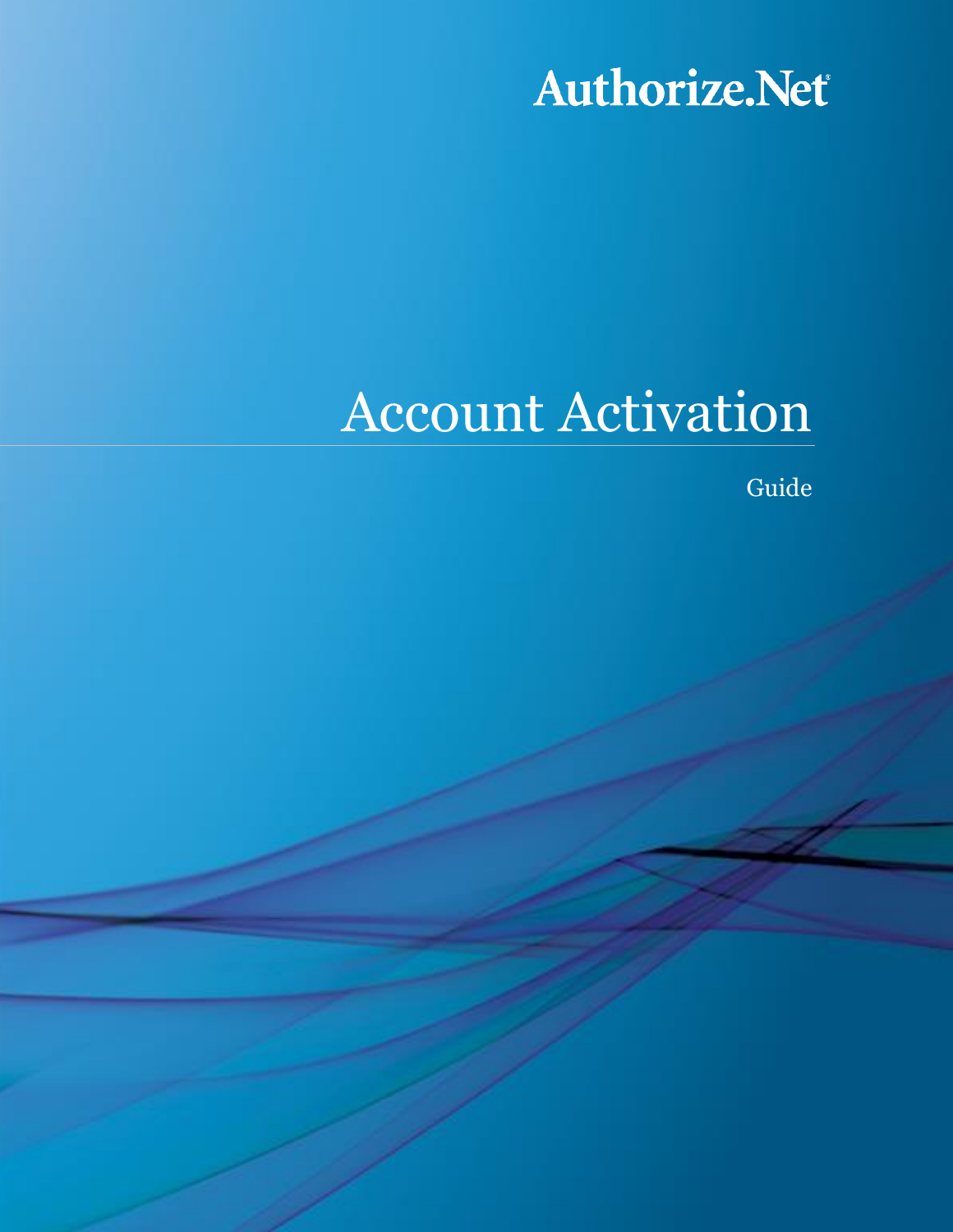# Table of Contents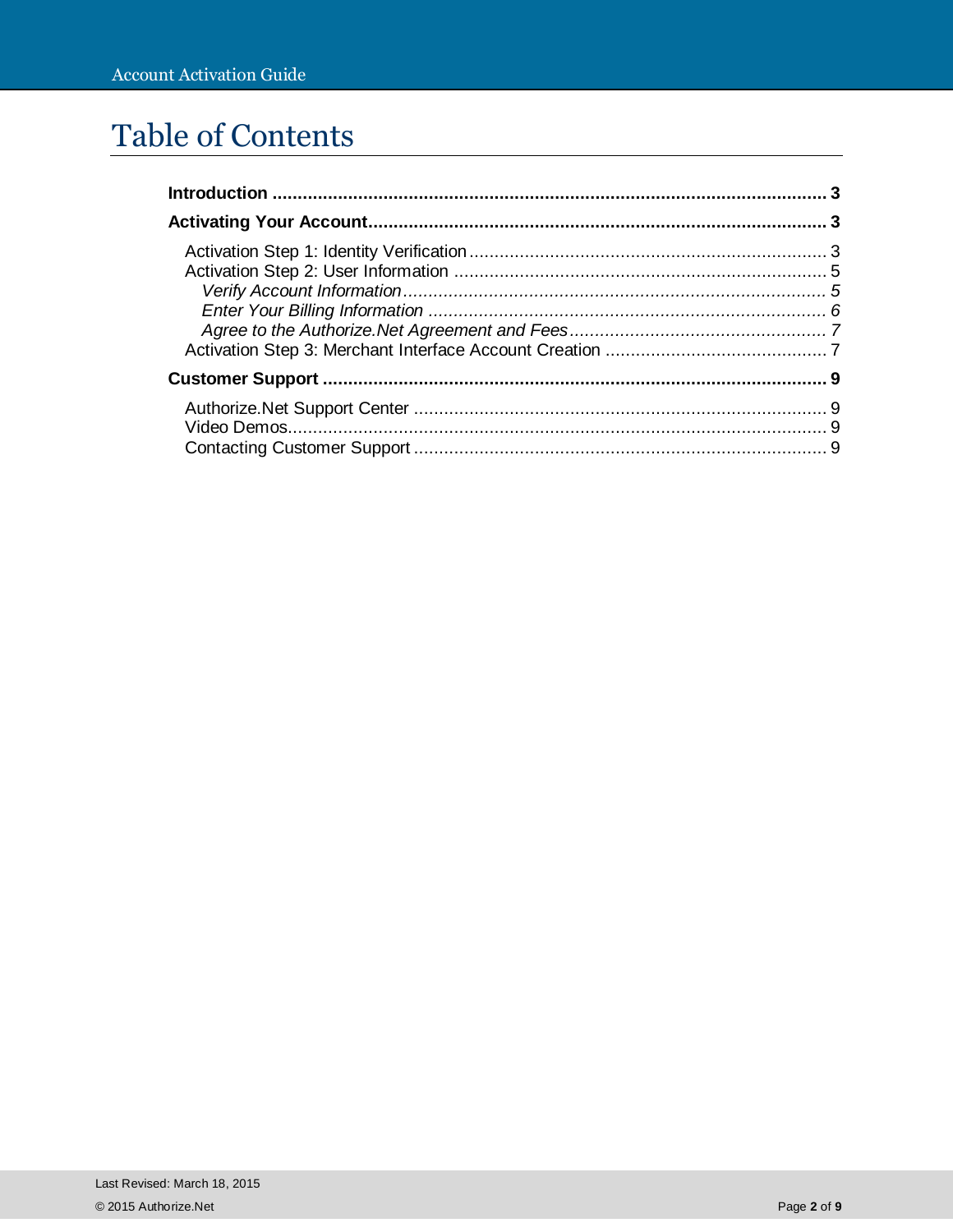# <span id="page-2-0"></span>Introduction

Welcome to the payments industry's leading payment gateway! Thank you for giving us the opportunity to provide you with fast, reliable and secure transaction processing services.

This guide is designed to help you quickly activate and configure your payment gateway account in order to begin processing live payment transactions.

Once you have activated your account, we highly recommend reviewing the *Getting Started Guide* at [http://www.authorize.net/files/gettingstarted.pdf,](http://www.authorize.net/files/gettingstarted.pdf) which will help you configure the account settings necessary to begin processing transactions.

# <span id="page-2-1"></span>Activating Your Account

Your welcome email includes a link for beginning the account activation process. Upon completing account activation, you will be logged into the Merchant Interface, a secure website that provides administrative access to your payment gateway account and its settings. This interface will become your most useful tool for managing and protecting your payment gateway account. Through the Merchant Interface you can view and search current and settled transactions, process transactions manually, and change security and account settings.

**The account activation process should be completed by the person who will have primary responsibility for the payment gateway account**. During activation, this person will be established as an Account Owner. This is one of several user roles that can be established for your account. For more information about user roles, see the *Getting Started Guide* at [http://www.authorize.net/files/gettingstarted.pdf.](http://www.authorize.net/files/gettingstarted.pdf)

An Account Owner has access permissions to all of the Merchant Interface features and functionality and will be responsible for managing the users of the account. In addition, the Account Owner is responsible for properly configuring your payment gateway account processing and security settings.

The first step of account activation is Identity Verification.

### <span id="page-2-2"></span>Activation Step 1: Identity Verification

To verify your identity, you will be taken to a page where you will send a Verification PIN to your email address. Click **Send PIN**.

**Note**: If you already have a Verification PIN, click the **Already have a Verification PIN?** link to go directly to the next step.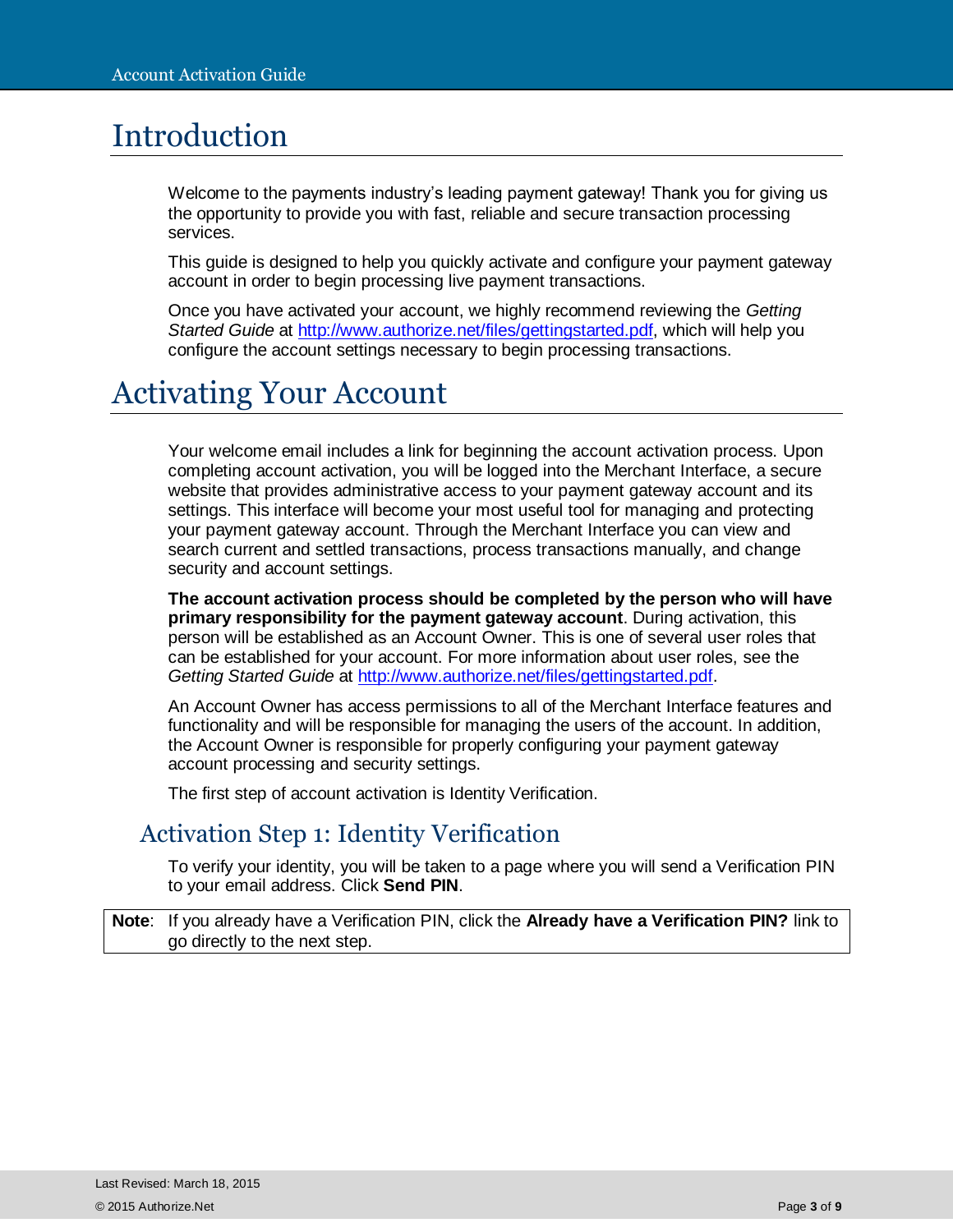#### **Figure 1a. Identity Verification**

| Authorize.Net                                                                                                                                                                                                                                                                                                                                                                                                         |  |
|-----------------------------------------------------------------------------------------------------------------------------------------------------------------------------------------------------------------------------------------------------------------------------------------------------------------------------------------------------------------------------------------------------------------------|--|
| <b>Activate Your Account</b>                                                                                                                                                                                                                                                                                                                                                                                          |  |
| You must be a business owner or authorized representative of your business.<br>Generate a Verification PIN<br>To activate your account, we must verify your identity with a Verification PIN. To receive a Verification PIN via email click Send PIN below.<br>Email: rv****@visa.com Not your email address? Contact customer support at 877-447-3938.<br><b>Send PIN</b><br><b>Already have a Verification PIN?</b> |  |
|                                                                                                                                                                                                                                                                                                                                                                                                                       |  |
|                                                                                                                                                                                                                                                                                                                                                                                                                       |  |
| Terms of Use Privacy Policy<br>@ 2015. Authorize.Net. All rights reserved.                                                                                                                                                                                                                                                                                                                                            |  |

The payment gateway will send you a Verification PIN to the email address on file. Enter your Verification PIN in the **Enter Account Verification PIN** field and then click **Verify PIN**.

### **Figure 1b. Identity Verification Activate Your Account**

| You must be a business owner or authorized representative of your business.                                                      |
|----------------------------------------------------------------------------------------------------------------------------------|
| Verify PIN                                                                                                                       |
| IMPORTANT: We sent a Verification PIN to In****@visa.com.                                                                        |
| If you did not receive a Verification PIN, please check your spam filter prior to contacting Customer Support at 1-877-447-3938. |
| ο<br><b>Enter Account Verification PIN:</b>                                                                                      |
| <b>Generate New Verification PIN</b><br><b>Verify PIN</b>                                                                        |

**Note**: If you have closed your browser and no longer see the **Enter Account Verification PIN** field, please click the activation link from your welcome email again. Then click the **Already have a Verification PIN?** link to be taken to the correct page.

The Verification PIN is valid for 30 minutes. If you need a new Verification PIN, please click the **Generate New Verification PIN** link. If you do not receive a Verification PIN, please check your spam filter prior to contacting Customer Support.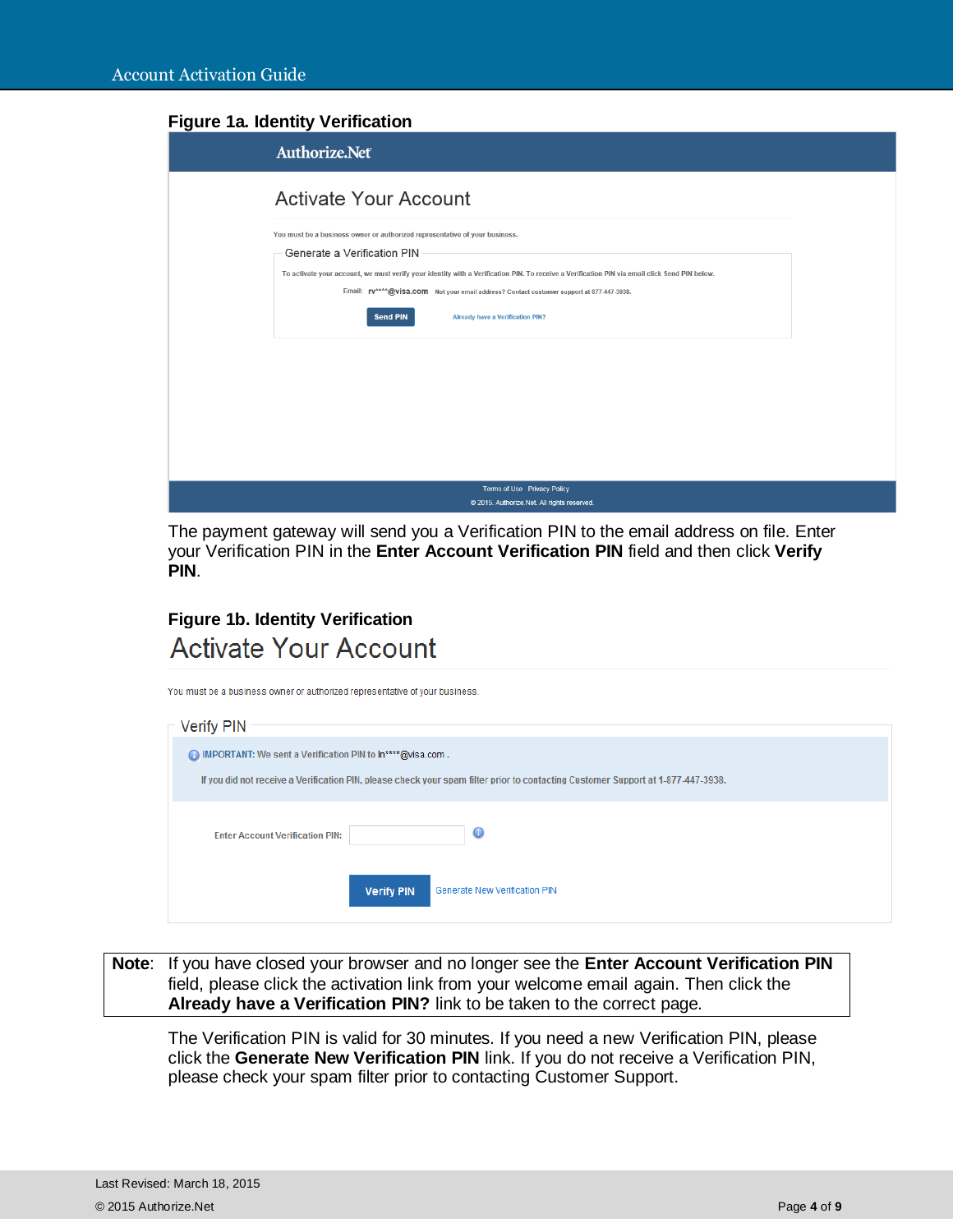# <span id="page-4-0"></span>Activation Step 2: User Information

Next, you will need to confirm the owner and business information on file for your account, enter your billing information, and agree to the Authorize.Net Payment Gateway Merchant Services Agreement and Fees.

#### **Figure 2. User Information**

| Review the following information for accuracy and complete the questions below.                                     |
|---------------------------------------------------------------------------------------------------------------------|
|                                                                                                                     |
| <b>Business Information</b>                                                                                         |
| Edit<br><b>Business Name: Activation Test</b>                                                                       |
| Website URL:                                                                                                        |
| Phone: 425-425-4242                                                                                                 |
| Business Address: Rint4th street<br>Rint bizaddress2<br>rintbiz city, RI 98001<br>United States of America          |
|                                                                                                                     |
| O Credit Card                                                                                                       |
| -- Select Account Owner Type --<br>$\checkmark$                                                                     |
| $\mathbf 0$<br>Account Number                                                                                       |
| Note: We accept only U.S. checking accounts. If your checking account is not U.S. based, please pay by Credit Card. |
|                                                                                                                     |

#### <span id="page-4-1"></span>Verify Account Information

Review the Owner and Business Information sections carefully. If you need to make any changes, simply click the **Edit** button and a light-box will pop up where you can make any necessary changes. Otherwise, continue to the Billing Information section.

Terms of Use Privacy Policy @ 2015. Authorize.Net. All rights reserved.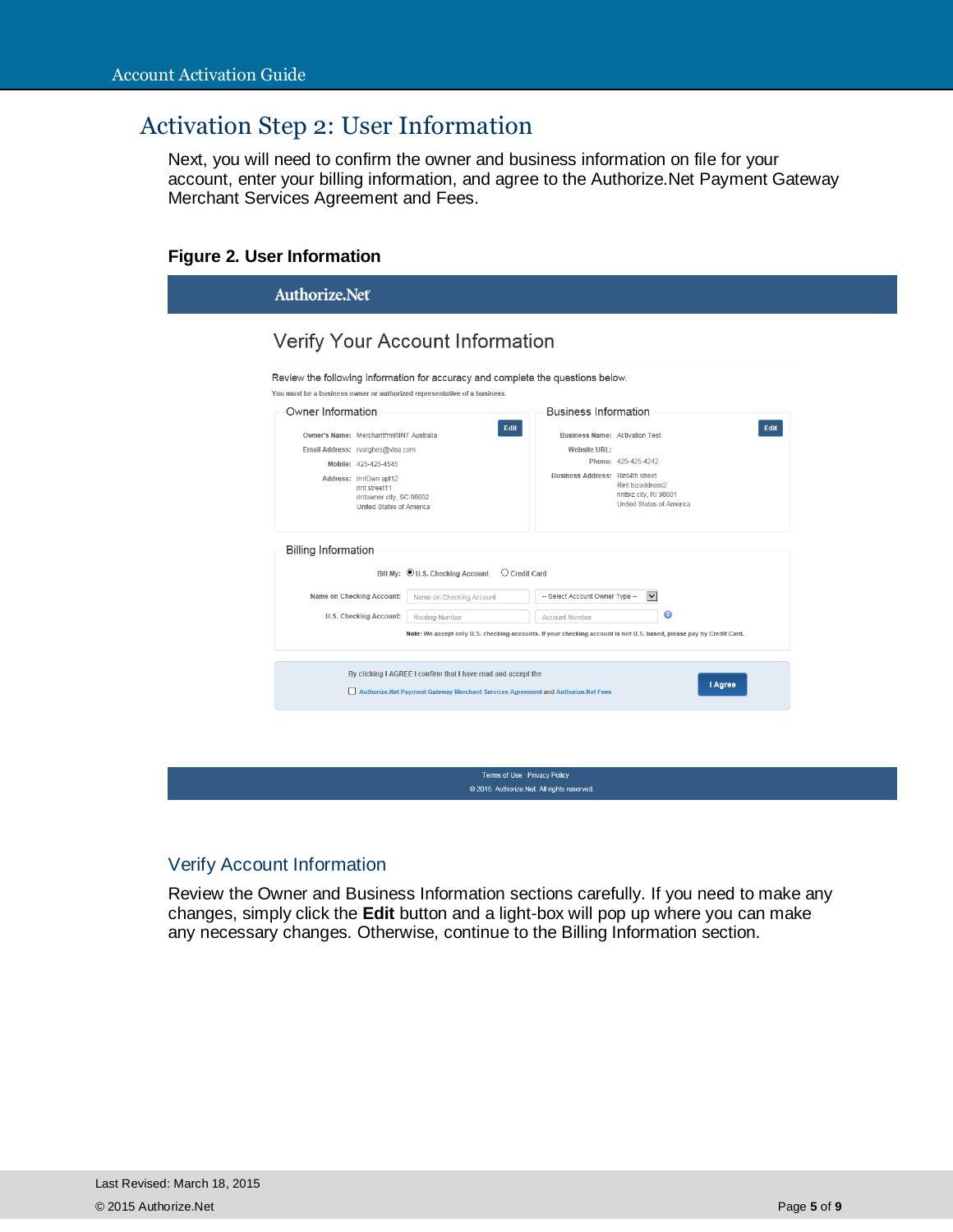#### **Figure 3. Update Owner Information**

|               | <b>Authorize.Net</b>       |                          |                           |     |                               |
|---------------|----------------------------|--------------------------|---------------------------|-----|-------------------------------|
| Veri          | Update Owner Information   |                          |                           | ΙX, |                               |
|               | Owner's Name:              | MerchantUpdated          | AustraliaSinglePage       |     |                               |
| <b>Review</b> | <b>Email Address:</b>      | rvarghes@visa.com        | Mobile:<br>425-425-4545   |     |                               |
| You must I    | Country:                   | United States of America | $\blacktriangledown$      |     |                               |
| Owr           | Address:                   | rintOwn apt12            | $\times$                  |     |                               |
|               |                            | 5th street11             |                           |     | Edit $\overline{\phantom{a}}$ |
|               |                            | Renton                   | $\check{}$<br>TX<br>98002 |     |                               |
|               |                            |                          | Cancel<br>Update          |     |                               |
|               |                            |                          |                           |     |                               |
|               |                            |                          |                           |     |                               |
|               | <b>Billing Information</b> |                          |                           |     |                               |

All fields are required in the Owner Information section. Click **Update** to save your changes.

#### **Figure 4. Update Business Information**

|                 | Authorize.Net                      |                                 |                              |                              |          |                               |
|-----------------|------------------------------------|---------------------------------|------------------------------|------------------------------|----------|-------------------------------|
|                 | <b>Update Business Information</b> |                                 |                              |                              |          | ΙX,                           |
| Ver             | <b>Business Name:</b>              | <b>Activation Test Business</b> |                              |                              |          |                               |
| <b>Review</b>   | Website URL:                       | www.addednow.url                | Phone:                       | 425-425-0000                 | $\times$ |                               |
| <b>You must</b> | Country:                           | Australia                       | $\overline{\phantom{0}}$     |                              |          |                               |
| Own             | <b>Business Address:</b>           | Rint4th street                  |                              |                              |          |                               |
|                 |                                    | Rint bizaddress2                |                              |                              |          | Edit $\overline{\phantom{a}}$ |
|                 |                                    | rintbiz city                    | AU-NSW                       | $\blacktriangledown$<br>1234 |          |                               |
|                 |                                    |                                 |                              | Update                       | Cancel   |                               |
|                 |                                    |                                 |                              |                              |          |                               |
|                 |                                    |                                 |                              |                              |          |                               |
|                 | <b>Billing Information</b>         |                                 |                              |                              |          |                               |
|                 | <b>Credit Card Number:</b>         |                                 | <b>Expiration Date:</b> MMYY |                              |          |                               |
|                 | Name on Card:                      |                                 |                              |                              |          |                               |

All fields, except for Website URL, are required in the Business Information section. Click **Update** to save your changes.

#### <span id="page-5-0"></span>Enter Your Billing Information

Enter the bank and credit card payment information that will be used each month to pay your Authorize.Net fees. Credit card information will only be used in the event that attempts to bill your bank account are unsuccessful.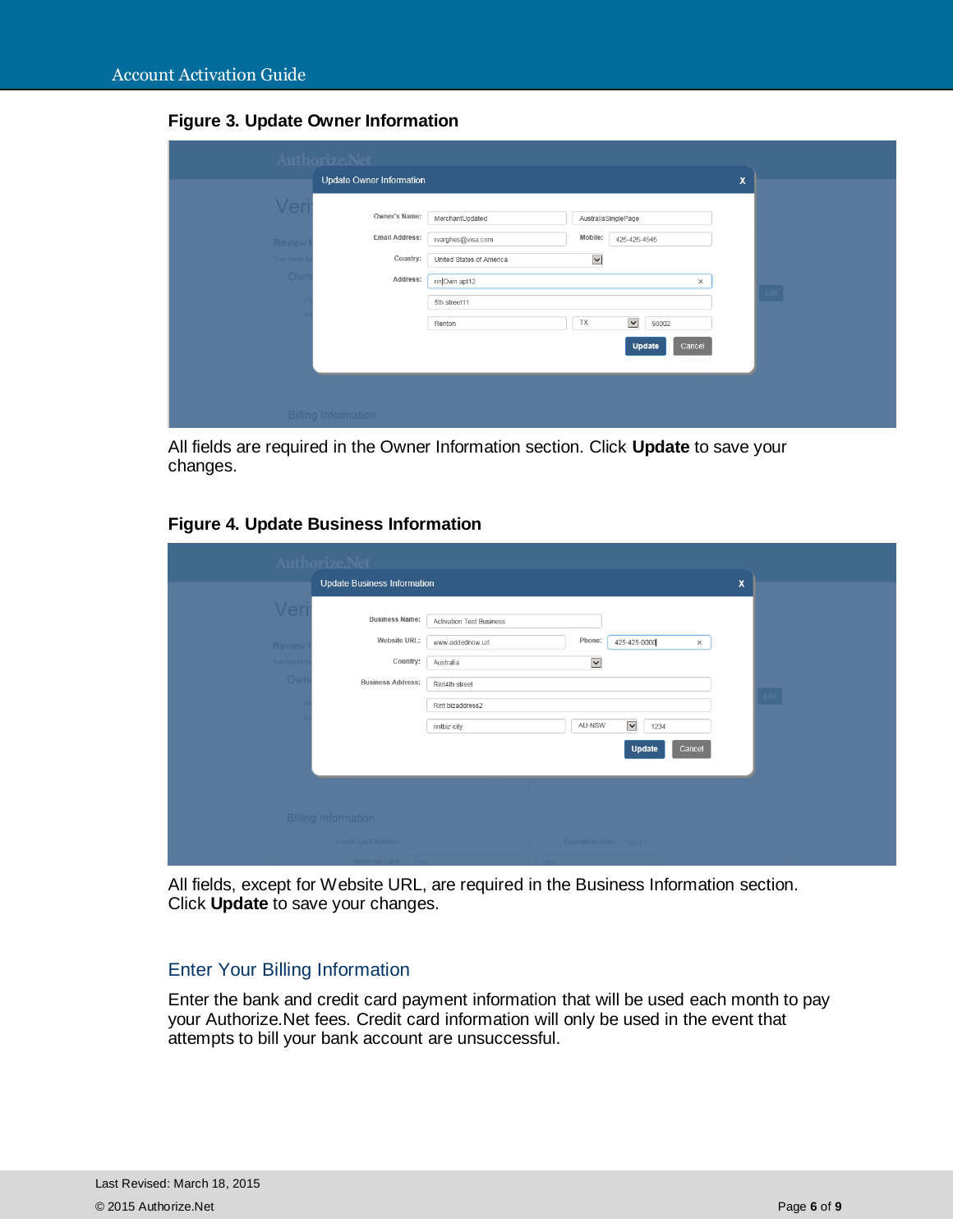#### **Figure 5. Enter Billing Information**

| ω<br>U.S. Checking Account:<br>Account Number<br>Routing Number<br>Note: We accept only U.S. checking accounts. If your checking account is not U.S. based, please pay by Credit Card. |
|----------------------------------------------------------------------------------------------------------------------------------------------------------------------------------------|
|                                                                                                                                                                                        |
| By clicking I AGREE I confirm that I have read and accept the<br>I Agree<br>Authorize.Net Payment Gateway Merchant Services Agreement and Authorize.Net Fees                           |
|                                                                                                                                                                                        |

#### <span id="page-6-0"></span>Agree to the Authorize.Net Agreement and Fees

Click the links provided to review the Authorize.Net Services Agreement and your monthly fees. Then check the checkbox and click **I Agree**.

### <span id="page-6-1"></span>Activation Step 3: Merchant Interface Account Creation

The last step to activating your account is to create a Login ID and Password for accessing your account via the Merchant Interface.

IMPORTANT: These values are extremely sensitive. Do NOT share them with anyone. Each subsequent user that is set up for your payment gateway account will be prompted to create their own Login ID and Password.

**Note**: It is recommended that you change your password periodically to further strengthen the security of your account. If you do not reset your password periodically, it will automatically expire every 120 days. For additional information and guidelines for selecting strong, complex passwords for your payment gateway user account, please see the *Password Policy White Paper* at [http://www.authorize.net/resources/files/PasswordPolicy.pdf.](http://www.authorize.net/resources/files/PasswordPolicy.pdf)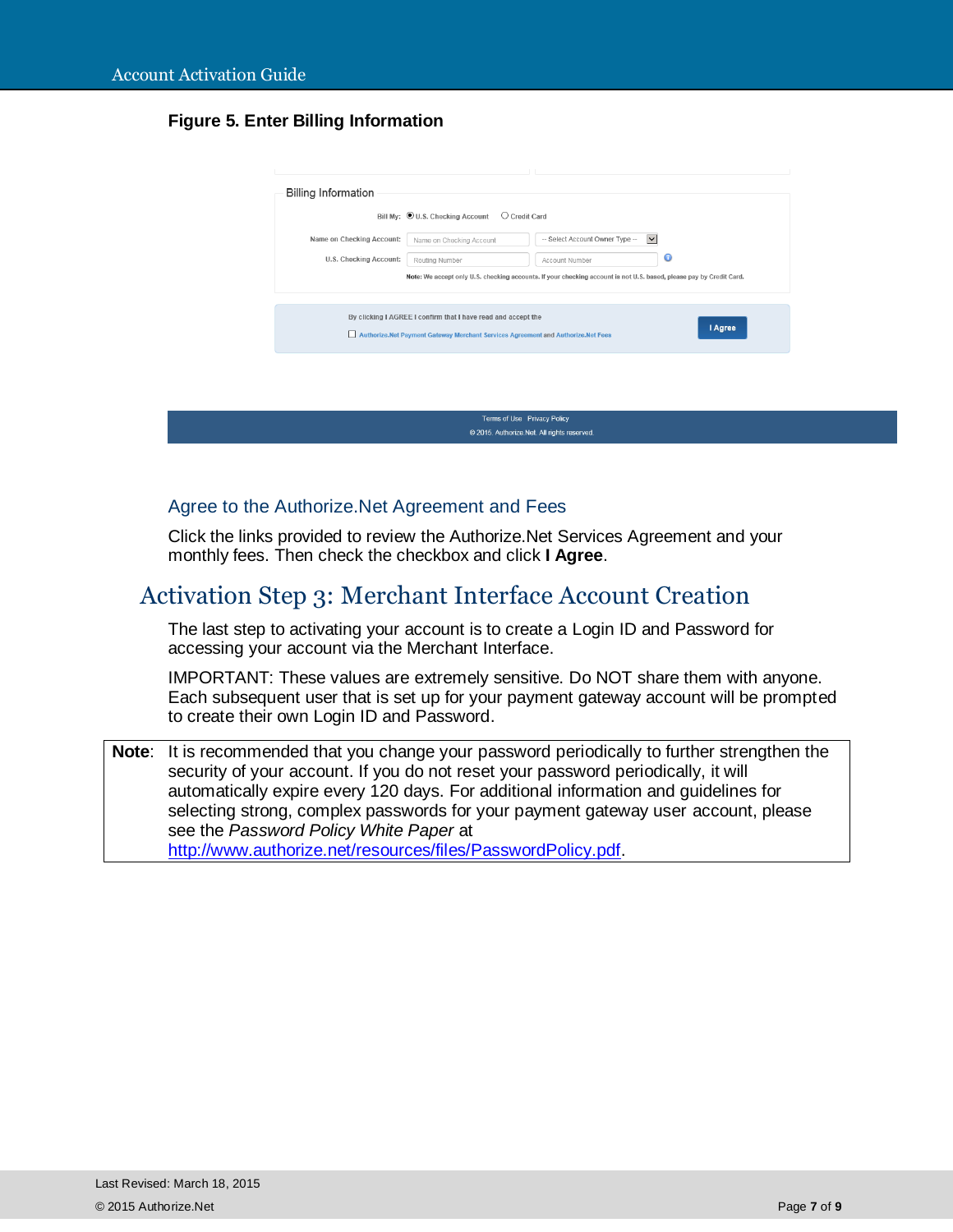#### **Figure 6. Create Your Login ID and Password**

| <b>Authorize.Net</b>                                                                                                                                                                                                                                                  |                                                                                                                                                                                                 |                                                                                                  |      |
|-----------------------------------------------------------------------------------------------------------------------------------------------------------------------------------------------------------------------------------------------------------------------|-------------------------------------------------------------------------------------------------------------------------------------------------------------------------------------------------|--------------------------------------------------------------------------------------------------|------|
| <b>Verify Your Account Information</b>                                                                                                                                                                                                                                |                                                                                                                                                                                                 |                                                                                                  |      |
| You must be a business owner or authorized representative of a busines                                                                                                                                                                                                | Review the following information for accuracy and complete the questions below.                                                                                                                 |                                                                                                  |      |
| Owner Information<br>Owner's Name: MerchantUpdated Au<br>Email Address: rvarghes@visa.com<br>Mobile: 425-425-4545<br>Address: rintOwn apt12<br>5th street11<br>Renton, TX 98002<br><b>United States of Ame</b><br><b>Billing Information</b><br>Credit Card Number: 4 | Authorize.Net<br><b>Create Your Authorize.Net Account</b><br>Required<br>Enter Password<br>Confirm Password<br><b>Create Your Account</b>                                                       | x<br><b>Test Business</b><br>hu.wonbs<br>0000<br>eet<br>dress <sub>2</sub><br><b>AU-NSW 1234</b> | Edit |
| Name on Card: F<br>AU -                                                                                                                                                                                                                                               | Credit Card Billing Address: $\bigcirc$ Use My Address $\bigcirc$ Use Business Address $\bigcirc$ Use Another Address<br>Rint4th street<br><b>Rint bizaddress2</b><br>rintbiz city, AU-NSW 1234 |                                                                                                  |      |
|                                                                                                                                                                                                                                                                       | By clicking I AGREE I confirm that I have read and accept the                                                                                                                                   |                                                                                                  |      |

Once you click **Create Your Account**, you will be logged into the Merchant Interface and can begin configuring your access and security settings, including your Secret Question and Secret Answer.

Detailed information on configuring your account can be found in the *Getting Started Guide* located at [http://www.authorize.net/files/gettingstarted.pdf.](http://www.authorize.net/files/gettingstarted.pdf)